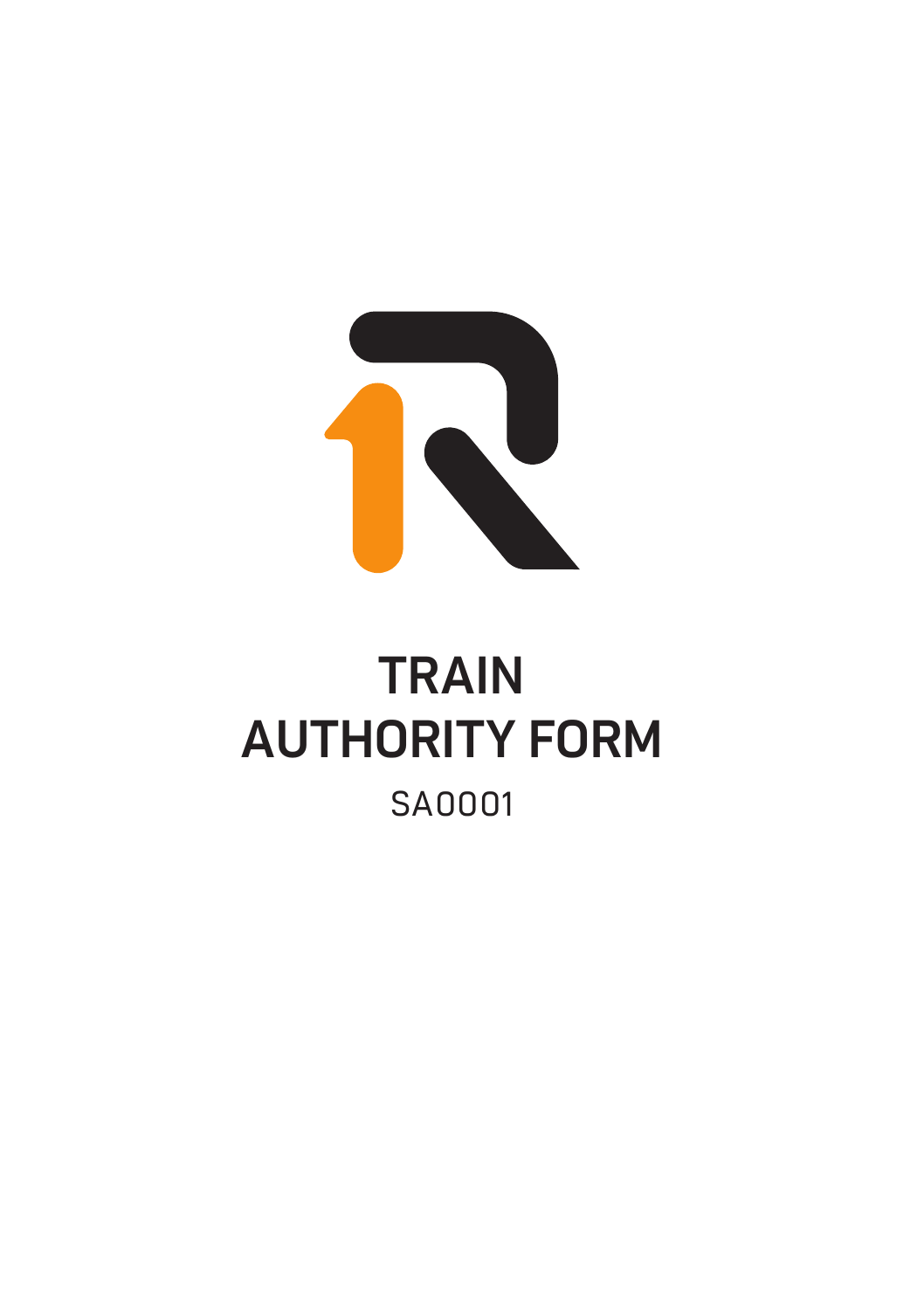

## **TRAIN AUTHORITY FORM <sup>A</sup>** TRAIN AUTHORITY FORM

| ٠ |
|---|
|   |

| <b>ADDRESS INFORMATION</b> |                |                                                                                                                                                                                                                                                                                                                             |                          |                                                           | (* Delete as necessary) |
|----------------------------|----------------|-----------------------------------------------------------------------------------------------------------------------------------------------------------------------------------------------------------------------------------------------------------------------------------------------------------------------------|--------------------------|-----------------------------------------------------------|-------------------------|
| Train Authority No         |                |                                                                                                                                                                                                                                                                                                                             | Date                     | <u> 1980 - Andrea Stadt Britain, amerikansk politik (</u> |                         |
| T <sub>0</sub>             |                |                                                                                                                                                                                                                                                                                                                             |                          |                                                           |                         |
| * Train Crew               |                |                                                                                                                                                                                                                                                                                                                             | * Loco / RC No           |                                                           |                         |
| of Train Number            |                |                                                                                                                                                                                                                                                                                                                             | * Track Vehicles         |                                                           |                         |
| * Qualified Worker         |                |                                                                                                                                                                                                                                                                                                                             | * Machine Nos.           |                                                           |                         |
|                            | At $\qquad$    | Location                                                                                                                                                                                                                                                                                                                    |                          |                                                           |                         |
| <b>AUTHORITY</b>           |                |                                                                                                                                                                                                                                                                                                                             |                          |                                                           |                         |
|                            |                |                                                                                                                                                                                                                                                                                                                             |                          |                                                           |                         |
|                            |                |                                                                                                                                                                                                                                                                                                                             |                          |                                                           |                         |
|                            |                |                                                                                                                                                                                                                                                                                                                             |                          |                                                           |                         |
|                            |                |                                                                                                                                                                                                                                                                                                                             |                          |                                                           |                         |
|                            |                |                                                                                                                                                                                                                                                                                                                             |                          |                                                           |                         |
|                            |                |                                                                                                                                                                                                                                                                                                                             |                          |                                                           |                         |
|                            |                |                                                                                                                                                                                                                                                                                                                             |                          |                                                           |                         |
| SUPPORTING INFORMATION     |                |                                                                                                                                                                                                                                                                                                                             |                          |                                                           | (* Delete as necessary) |
|                            |                |                                                                                                                                                                                                                                                                                                                             |                          |                                                           |                         |
|                            |                |                                                                                                                                                                                                                                                                                                                             |                          |                                                           |                         |
|                            |                |                                                                                                                                                                                                                                                                                                                             |                          |                                                           |                         |
|                            |                |                                                                                                                                                                                                                                                                                                                             |                          |                                                           |                         |
|                            |                | * TA No _________________ has been issued to Train No. _______________ to take the                                                                                                                                                                                                                                          |                          |                                                           |                         |
|                            |                | $\overline{\phantom{a}}$ at $\overline{\phantom{a}}$                                                                                                                                                                                                                                                                        |                          |                                                           |                         |
|                            |                | * TA No _________________ has been issued to Train No. ________________ to take the<br><u>at a contract of the state of the state of the state of the state of the state of the state of the state of the state of the state of the state of the state of the state of the state of the state of the state of the state</u> |                          |                                                           |                         |
|                            |                | * TA No __________________ has been issued to Train No. ________________ to take the                                                                                                                                                                                                                                        |                          |                                                           |                         |
|                            |                | $\overline{\phantom{a}}$ at $\overline{\phantom{a}}$                                                                                                                                                                                                                                                                        |                          |                                                           |                         |
|                            |                | * Train Number _______________________ has not yet been issued with a TA for the above                                                                                                                                                                                                                                      |                          |                                                           |                         |
|                            | cross or pass. |                                                                                                                                                                                                                                                                                                                             |                          |                                                           |                         |
| <b>CONFIRMATION</b>        |                |                                                                                                                                                                                                                                                                                                                             |                          |                                                           | (* Delete as necessary) |
|                            |                |                                                                                                                                                                                                                                                                                                                             |                          |                                                           | <b>Hrs</b>              |
|                            |                |                                                                                                                                                                                                                                                                                                                             |                          |                                                           |                         |
|                            |                |                                                                                                                                                                                                                                                                                                                             | *Driver ________________ |                                                           | <b>Hrs</b>              |
|                            |                |                                                                                                                                                                                                                                                                                                                             | *Qualified Worker        |                                                           |                         |
|                            |                |                                                                                                                                                                                                                                                                                                                             | Controller               |                                                           |                         |